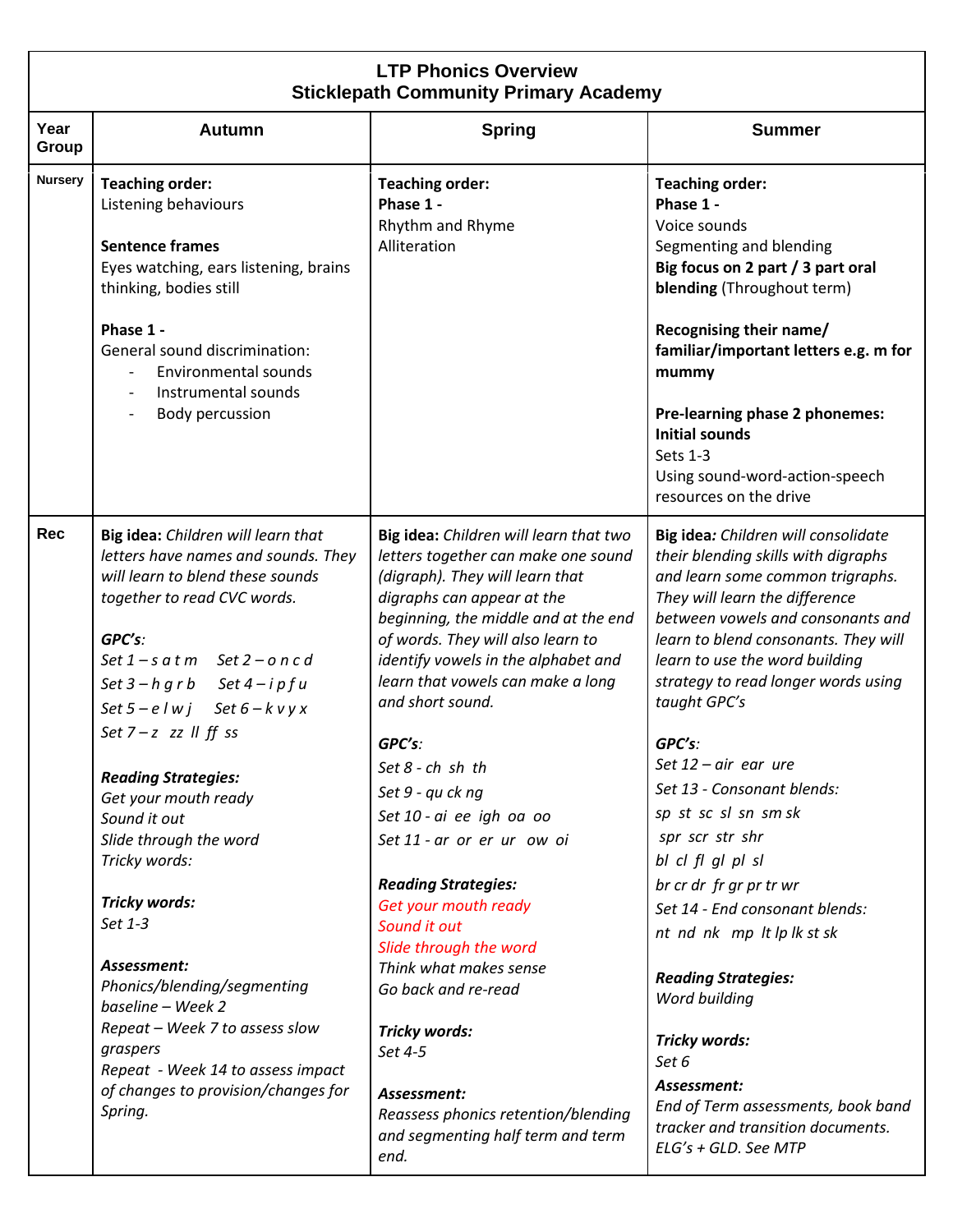| Yr <sub>1</sub> | Big idea: Children will revisit digraphs<br>and consonant blends whilst further<br>developing the word building<br>strategy. Children will learn different<br>digraphs to represent known sounds,<br>developing the key understanding<br>that the same sound can be made in<br>different ways. They will observe<br>patterns based on the position of<br>different GPC's within words.<br>GPC's:<br>Revisit key phase set 8-14 gaps based<br>on Rec end assessment<br>Set 15<br>Link knowledge of long vowel sounds<br>(Rec) to spilt vowel digraphs<br>$a-ai-a$ e e-ee-e e i-igh-<br>$i$ e $o$ - $oa$ - $o$ e $u$ - $u$ e<br>Set 16<br>To extend this vowel schema by<br>adding more alternative GPC's for<br>known sounds:<br>ay ea ie ow<br><b>Reading Strategies:</b><br>Get your mouth ready<br>Sound it out<br>Slide through the word<br>Think what makes sense<br>Go back and re-read<br>Word building<br>Tricky words:<br>Set 7-8<br>Assessment:<br>Half term and term end - Assessment<br>of phonics taught and add to tracking<br>document handed up from reception<br>- phonics / seg / blending<br>Update book band tracker | Big idea: Children will continue to<br>learn different digraphs to represent<br>known sounds, further developing the<br>key understanding that the same<br>sound can be made with different<br>graphemes. E.g $oi - oy$ er-ur-ir.<br>They will also learn and understand<br>that some known graphemes can<br>make different sounds (phonemes).<br>E.g "ow" as in cow or "ow" as in<br>snow.<br>GPC's:<br>Set 17 - y – as in ee / igh sound as a<br>word ending<br>Set 18 -<br>ow (known) – ou (new)<br>oi (known) – oy (new)<br>$er/ur$ (known) – ir (new)<br>or ( $known$ ) - $au$ / $aw$ (new)<br>$f-ph$ $w - wh$<br>Set 19 -<br>oo – food / look (hook back)<br>$OW - \textit{cow}$ ow $-$ snow<br>$ea - (ee long sound)$ seal - (e short<br>sound) bread<br>Set 20 -<br>Build on complex $u$ – oo – ue – split<br>$u$ e (making oo)<br>$ue/u_e$ (making – you sound)<br><b>Reading Strategies:</b><br><b>Word building</b><br>Try a different vowel sound (short /<br>long) / alternative sound<br>Tricky words:<br>Set 9-11<br>Assessment:<br>April - Phonics screening check (only<br>one) Assess against taught content 1/2 | Big idea: In Summer term 1, Children<br>will consolidate their learning of<br>GPC's further developing the key<br>understanding that the same sound<br>can be made with different<br>graphemes. E.g $oi - oy$ er-ur-ir<br>They will also consolidate their<br>understanding that some known<br>GPC's can make different sounds.<br>E.g "ow" as in cow or "ow" as in<br>snow.<br>In Summer term 2, children will build<br>on their extensive knowledge of root<br>words and learn that suffixes can be<br>added to root words. They will learn<br>to spot patterns and exceptions.<br>GPC's:<br>Summer 1<br>Consolidate Spring Term GPC's<br>Summer 2 - Set 21<br>Past Tense verbs:<br>ed ending - irregular past tense<br>verbs – change y to an $i + ed$<br>double last letter and $+$ ed<br><b>Reading Strategies:</b><br><b>Word building</b><br>Try a different vowel sound (short /<br>long) / alternative sound<br>Tricky words:<br>Set 12-13<br>Assessment:<br><b>Phonics Screening - June</b><br>End of Term assessments, book band<br>tracker and transition documents.<br>See MTP |
|-----------------|-----------------------------------------------------------------------------------------------------------------------------------------------------------------------------------------------------------------------------------------------------------------------------------------------------------------------------------------------------------------------------------------------------------------------------------------------------------------------------------------------------------------------------------------------------------------------------------------------------------------------------------------------------------------------------------------------------------------------------------------------------------------------------------------------------------------------------------------------------------------------------------------------------------------------------------------------------------------------------------------------------------------------------------------------------------------------------------------------------------------------------------------|------------------------------------------------------------------------------------------------------------------------------------------------------------------------------------------------------------------------------------------------------------------------------------------------------------------------------------------------------------------------------------------------------------------------------------------------------------------------------------------------------------------------------------------------------------------------------------------------------------------------------------------------------------------------------------------------------------------------------------------------------------------------------------------------------------------------------------------------------------------------------------------------------------------------------------------------------------------------------------------------------------------------------------------------------------------------------------------------------------------------------------|---------------------------------------------------------------------------------------------------------------------------------------------------------------------------------------------------------------------------------------------------------------------------------------------------------------------------------------------------------------------------------------------------------------------------------------------------------------------------------------------------------------------------------------------------------------------------------------------------------------------------------------------------------------------------------------------------------------------------------------------------------------------------------------------------------------------------------------------------------------------------------------------------------------------------------------------------------------------------------------------------------------------------------------------------------------------------------------------|
|                 |                                                                                                                                                                                                                                                                                                                                                                                                                                                                                                                                                                                                                                                                                                                                                                                                                                                                                                                                                                                                                                                                                                                                         | term                                                                                                                                                                                                                                                                                                                                                                                                                                                                                                                                                                                                                                                                                                                                                                                                                                                                                                                                                                                                                                                                                                                               |                                                                                                                                                                                                                                                                                                                                                                                                                                                                                                                                                                                                                                                                                                                                                                                                                                                                                                                                                                                                                                                                                             |